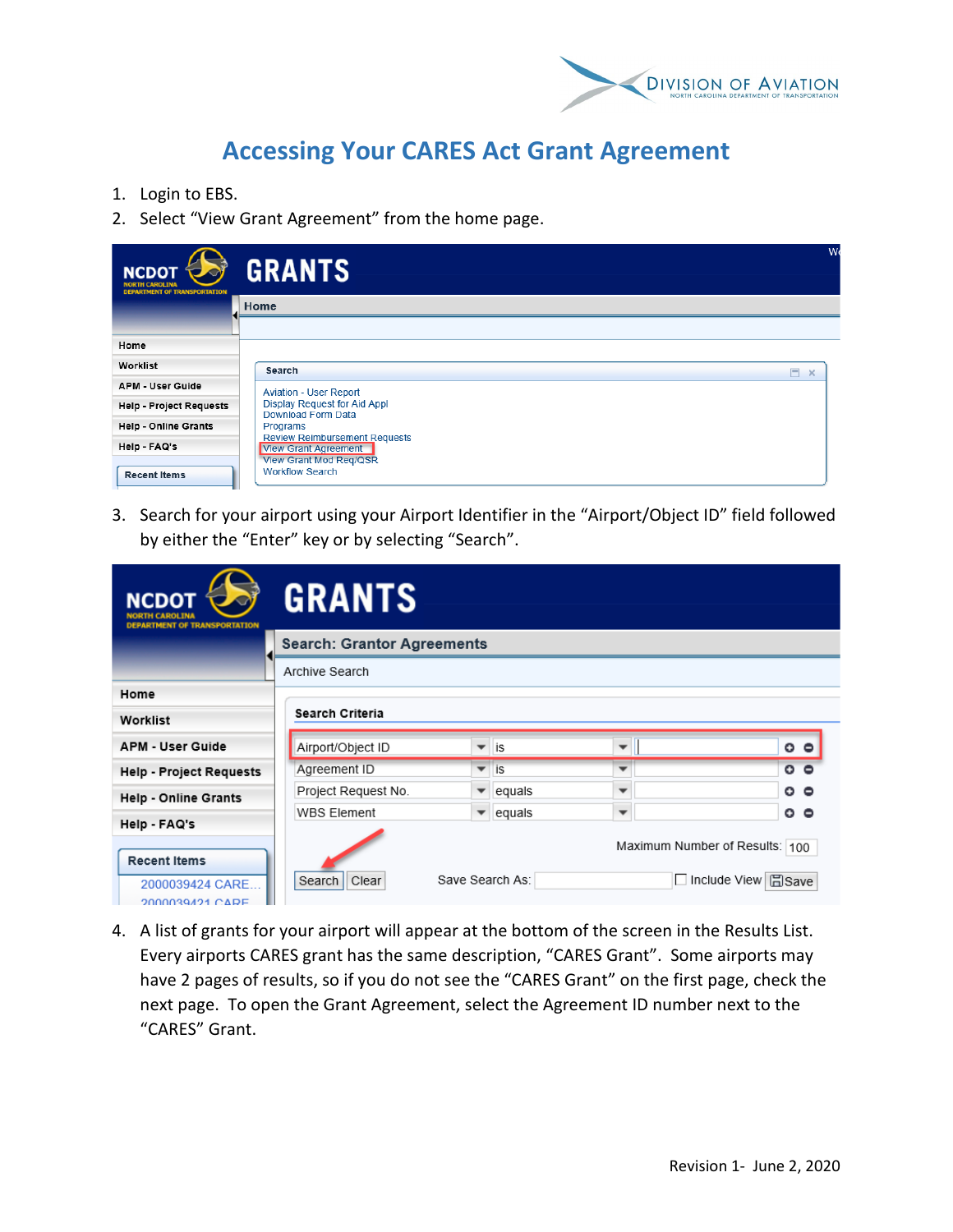

| <b>Result List: 9 Agreements Found</b> |                    |               |  |  |  |
|----------------------------------------|--------------------|---------------|--|--|--|
|                                        |                    |               |  |  |  |
| Agreement ID                           | Description        | WBS Element   |  |  |  |
| 2000039424                             | <b>CARES Grant</b> | 36237 53 15 2 |  |  |  |

5. In the Attachments section of the Agreement, is the NTP.

| <b>NCDOT</b><br><b>VORTH CAROLINA</b><br><b>DEPARTMENT OF TRANSPORTATION</b> | <b>GRANTS</b>                                                                 | <b>Welcome Ast</b>                       |  |  |  |  |  |
|------------------------------------------------------------------------------|-------------------------------------------------------------------------------|------------------------------------------|--|--|--|--|--|
|                                                                              | Agreement: 2000039424, CARES Grant                                            |                                          |  |  |  |  |  |
|                                                                              | <b>Esave I × Cancel III @ Refresh</b>                                         |                                          |  |  |  |  |  |
| Home                                                                         |                                                                               |                                          |  |  |  |  |  |
| Worklist                                                                     | <b>SAttachment</b> SURL With Template<br>$\overline{\phantom{a}}$ Attachments | Advanced                                 |  |  |  |  |  |
| <b>APM - User Guide</b>                                                      | Name                                                                          | Type                                     |  |  |  |  |  |
| <b>Help - Project Requests</b>                                               | <b>GRANT EXECUTION AND NOTICE TO PROCEED 20</b>                               | PDF File (Adobe Acrobat Exchange/Reader) |  |  |  |  |  |
| <b>Help - Online Grants</b>                                                  | Upload Document(s) From Local Hard Disk:                                      | Browse<br>Upload                         |  |  |  |  |  |
| $Hain = EAM'e$                                                               |                                                                               |                                          |  |  |  |  |  |

6. To see the actual grant agreement, select "AV\_CARES\_GRANT / Aviation Federal Block Grant" in the General Data section.

| Agreement: 2000039407, CARES Grant                         |                                                                 |               |                       |                                  |                  | C Back - D               |
|------------------------------------------------------------|-----------------------------------------------------------------|---------------|-----------------------|----------------------------------|------------------|--------------------------|
| ESave   X Cancel   S'New 0 0   Create Activity   2 Refresh |                                                                 |               |                       |                                  |                  | $\langle \delta \rangle$ |
|                                                            |                                                                 |               |                       |                                  |                  |                          |
| <b>General Data</b>                                        |                                                                 | <b>Totals</b> |                       |                                  |                  |                          |
| Description:                                               | <b>CARES Grant</b>                                              |               |                       | Authorized Amount: 30,000.00 USD |                  |                          |
| Grantee ID/Name:                                           | 1000024241 / ANSON COUNTY                                       |               |                       | Billing Reg. Amount 0.00 USD     |                  |                          |
|                                                            | Grantee Contact: 2000008566 / Rex Edwards                       |               |                       | Open Item (ERP) 0.00 USD         |                  |                          |
|                                                            | Program ID/Desc.: AV_CARES_GRANT / Aviation Federal Block Grant |               |                       | Cleared Item (ERP): 0.00 USD     |                  |                          |
| Posting Date: 05/22/2020                                   |                                                                 |               |                       |                                  |                  |                          |
|                                                            | Last Changed By/On: ALEREMOTEPRD / 05/22/2020                   |               |                       |                                  |                  |                          |
|                                                            | Employee Responsible: FireFighter All Functio                   | -চি           | % Local Funding:      | 0.00000                          | State Share %:   | 0.00000                  |
|                                                            | Start Date: 04/01/2020                                          |               | % Non-Billable (Fed): | 0.00000                          | Federal Share %: | 100.00000                |
|                                                            | End Date: 04/01/2021                                            |               |                       |                                  |                  |                          |
| External Reference:                                        |                                                                 |               |                       |                                  |                  |                          |
|                                                            | Status: L1 DOA Approved                                         |               |                       | WBS Element 36237.9.15.1         |                  |                          |
| Final Payment Ind: Yes # No                                |                                                                 |               | FA Project Number:    |                                  |                  |                          |
| Object ID: AFP                                             |                                                                 |               | CFDA Number: 20-106   |                                  | Grant Dept 4530  |                          |
|                                                            |                                                                 |               |                       | Proj Reg Int No: 00000000        |                  |                          |
|                                                            |                                                                 |               |                       |                                  |                  |                          |

7. The grant agreement is located in the Attachments section and is called "CARES\_Act\_Grant\_(signed).pdf".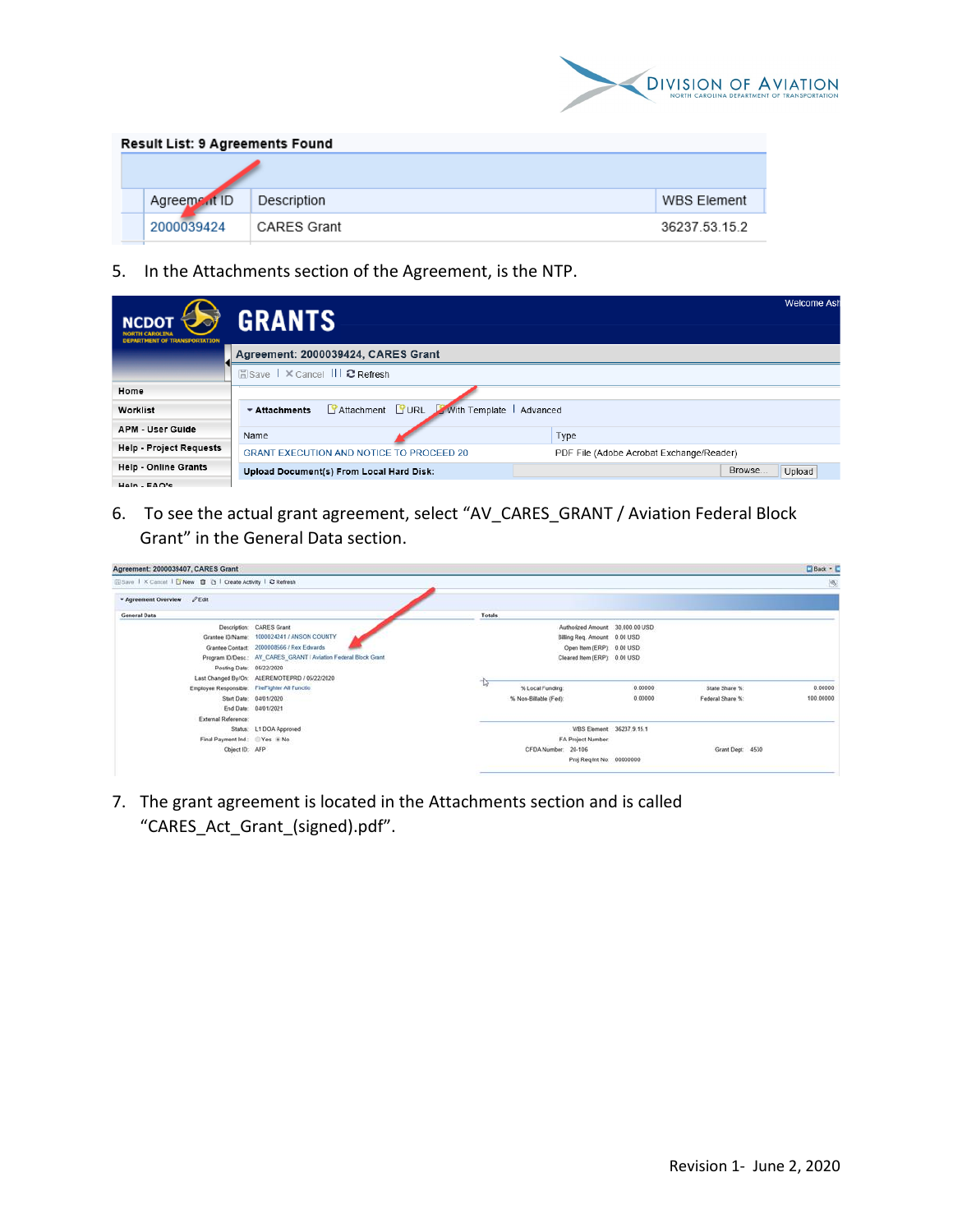

|                          |                                                    | Grantor Program: AV_CARES_GRANT, Aviation Federal Block Grant |                              |                             |                                          |                                          |                  |                |
|--------------------------|----------------------------------------------------|---------------------------------------------------------------|------------------------------|-----------------------------|------------------------------------------|------------------------------------------|------------------|----------------|
|                          | Save   X Cancel   SNew   a   Hierarchy   2 Rofresh |                                                               |                              |                             |                                          |                                          |                  |                |
| From/To:                 |                                                    |                                                               |                              |                             | Action Profile: CRM GPM                  |                                          |                  |                |
|                          | <b>v</b> Process Assignments<br>Edit List          |                                                               |                              |                             |                                          |                                          | Filter:          | $\Box$         |
| Actions                  |                                                    | Object Type                                                   | <b>Transaction Type</b>      |                             | Web Form                                 | Questionnaire                            | Rule Set         |                |
|                          |                                                    | Agreement                                                     | Aviation Agreement           |                             |                                          |                                          | <b>ZTGAG</b>     |                |
|                          |                                                    | Application                                                   | Aviation Application         | ⊵                           | ZGAPAVIA2                                |                                          |                  |                |
|                          |                                                    | Change Request                                                | Aviation Chg Request         |                             | ZGCRAVIA2                                |                                          |                  |                |
|                          |                                                    | Claim                                                         | Aviation Claim               |                             | ZGCLAVIA3                                |                                          |                  |                |
|                          |                                                    | Change Request                                                | Aviation QSR                 |                             | <b>ZGCROUAAVI</b>                        |                                          |                  |                |
| - Expense Types          | Edit List                                          |                                                               |                              |                             |                                          |                                          | Filter:          | $\blacksquare$ |
| Actions                  | <b>Expense Catalog</b>                             |                                                               | Expense Group                |                             |                                          | <b>Expense Type</b>                      |                  |                |
| 貢                        | Aviation                                           |                                                               | Aviation Revenue Code Group  |                             |                                          | ZLOC - Local Share                       |                  |                |
| 目<br>Aviation            |                                                    |                                                               |                              | Aviation Expense Code Group |                                          | Remaining Amount (Informational Only)    |                  |                |
| 目                        | Aviation<br>Aviation Expense Code Group            |                                                               |                              |                             | A101 - Administrative Expense            |                                          |                  |                |
| в                        | Aviation                                           |                                                               |                              | Aviation Expense Code Group |                                          | A102 - Preliminary Eng. Planning Testing |                  |                |
| п                        | Aviation                                           |                                                               | Aviation Expense Code Group  |                             |                                          | A103 - Land Acq. Str./Utility Relocation |                  |                |
| <b>Expand</b>            |                                                    |                                                               |                              |                             | +Back 1 2 3 Eorwards                     |                                          |                  |                |
| - Attachments            |                                                    | SAttachment C URL E With Template   Advanced                  |                              |                             |                                          |                                          | Filter:          | $\Box$         |
| Actions                  |                                                    | Attachment Type                                               | Name                         |                             | Type                                     | Created By                               | Created On       |                |
| Properties <sup>ff</sup> |                                                    |                                                               | CARES Act Grant (signed) pdf |                             | PDF File (Adobe Acrobat Exchange/Reader) | BBEAM1                                   | 05/22/2020 12:15 |                |
|                          |                                                    |                                                               |                              |                             |                                          |                                          |                  |                |

**This agreement is different than the standard AIP grant and you may choose to review it with airport legal counsel. Please note that while the period of performance has allowed for up to four years, the intent of these funds is to be spent for immediate needs and recovery from the effects of COVID-19 so the grants have a one-year expiration date. We have been able to work with both the IT and Financial divisions to set up grant agreements for each airport. This process eliminated the need for an application. Therefore,** *by acceptance of these funds you agree to abide by the terms and conditions of the grant attached to the agreement.*

**Note that NOTHING needs to be uploaded in the Grant Agreement.**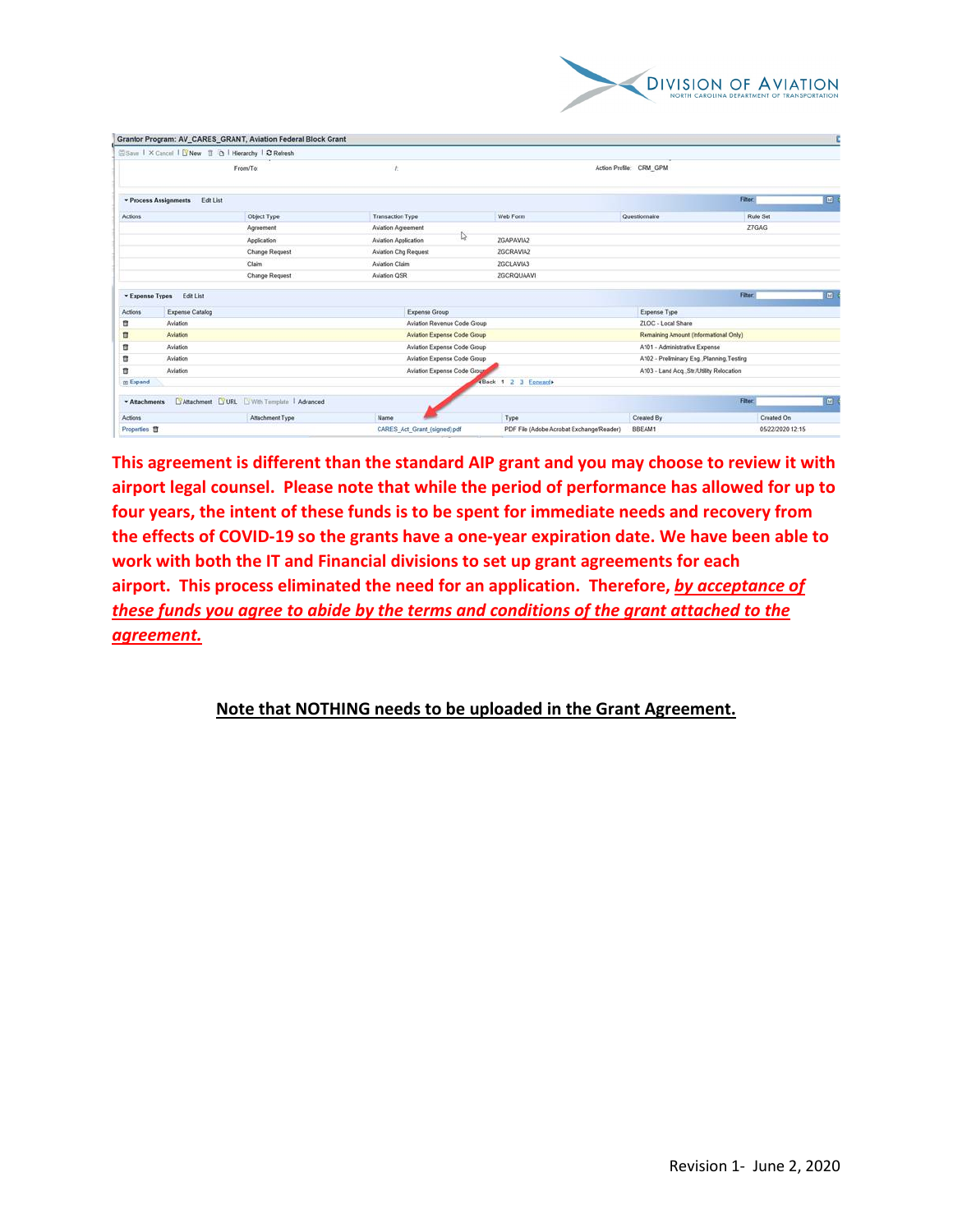

## **Claiming Your CARES Act Funds**

Claiming CARES Act Funds will be completed via a Reimbursement Request in EBS.

- 1. Login to EBS.
- 2. Follow the instructions provided in the ["Submitting Claims in EBS"](https://connect.ncdot.gov/municipalities/State-Airport-Aid/State%20Airport%20Aid%20Documents/EBS%20Claim%20Form%20April%202020.pdf) document located on the Division of Aviation Connect website. Note:
	- a. This is just an example of a claim that would be submitted for a typical grant project.
	- b. You will need to have the Agreement ID or WBS Element from your NTP or Grant Agreement to search for the grant.

## **Frequently Asked Questions/Things to Note:**

- Do NOT follow the AV-103 Checklist. This checklist was established for a typical AIP Grant. The CARES Funds are being handled differently and therefore have different documentation requirements.
- Advance Payment Requests are NOT allowed for this grant.
- Documentation to be uploaded is anything that supports the amount being requested. These funds are to be used for OPERATIONAL/MAINTENANCE expenses that you have incurred since January 20, 2020. According to the FAA: these are non-construction grants that permit expenditure for airport operating expenses (such as payroll, debt service, insurance payments, utilities, etc.). You can view complete information and guidance regarding the CARES Act on the FAA website
	- at: [https://www.faa.gov/airports/special\\_programs/covid-19-airports/.](https://www.faa.gov/airports/special_programs/covid-19-airports/) 
		- o Payroll:
			- Any personal employee information should be blacked out prior to uploading documents in EBS; we should not see Social Security Numbers or any other personal information.
			- All benefits paid by the Sponsor for the employee are eligible. This includes Social Security, Medicare, matches to retirement funds, etc.
			- A pay stub or a document from the Sponsor showing what was paid is sufficient to claim payroll.
		- o Fuel Expenses:
			- NCDOA is working with the State Auditor's Office and FAA Compliance to get clarification on what documentation is needed for fuel expenses. It is anticipated that State and Federal forms will need to be developed to track fuel expenses. NCDOA does not have an estimated time frame for when a procedure will be ready for use to claim Fuel Expenses but does not anticipate it being within the next several weeks. In the interim,